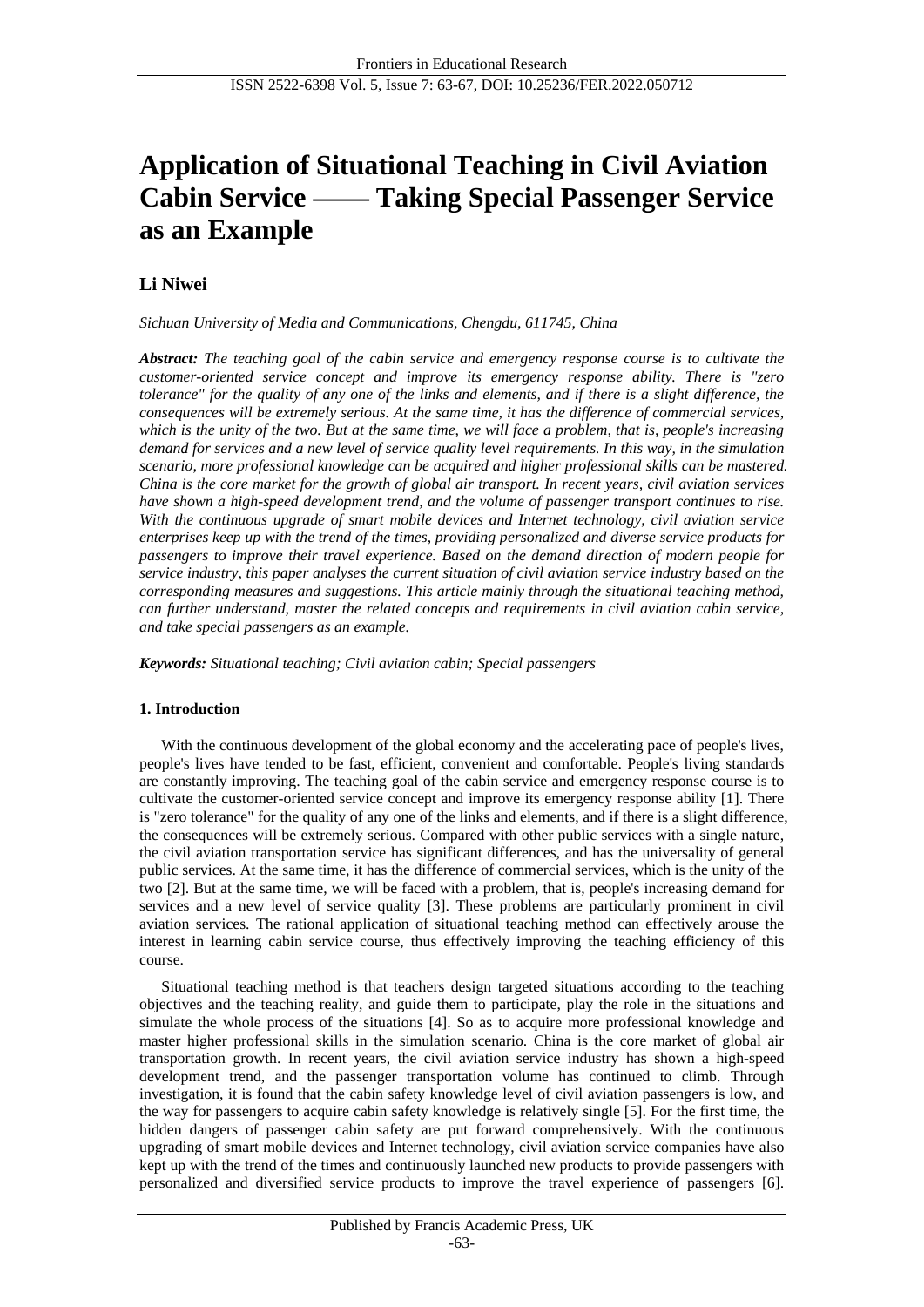Passengers are the participants and direct beneficiaries of maintaining cabin safety. Why do some passengers ignore safety regulations and take risks? It is of great significance to explore the mechanism of unsafe behavior in the passenger cabin to reduce the occurrence of unsafe behavior in the cabin [7]. Based on the demand direction of modern people for the service industry, the corresponding measures and suggestions are based on the analysis of the current situation of the civil aviation service industry [8].

#### **2. Exploration on the Application of Situational Teaching in the Course of Cabin Service and Emergency Management**

#### *2.1. Creating teaching simulation scenarios*

Generally speaking, to create teaching simulation scenarios, we must first clarify the objectives, content and role division of scenario teaching, and guide active participation in classroom teaching through scenario simulation, which is intuitive and convenient [9]. It is necessary to organize manual study from time to time, especially after the manual is updated, the updated content should be trained in time [10]. Passenger satisfaction of a state-owned airline with continuous improvement of service quality. As shown in Figure 1.



*Figure 1: A Composition of comprehensive score of passenger satisfaction of state-owned airlines*

After the guarantee is not smooth or related events occur, case study and communication and discussion should be organized. Currently, the main focus of passenger cabin safety education is safety videos and safety notice cards. Passengers are only told what to do and are not aware of the risks that these regulations reduce. Passengers with poor safety awareness are not aware of the risk, which greatly promotes the occurrence of unsafe passenger behavior. In particular, China's civil aviation service industry is particularly conspicuous under the development of various civil aviation enterprises. The development of civil aviation service industry is booming like mushrooms after rain. Efforts will be made to improve the normal level of flights and service quality, and keep in mind the original intention of "People's Airlines for the people". It is the expectation of the people and an inevitable requirement for the safe operation, quality and efficiency improvement, transformation and upgrading of the civil aviation service industry. At this time, teachers can also guide passengers who play the roles of flight attendants and emotionally anxious passengers respectively, so as to implement and improve the service adaptability.

#### *2.2. Evaluation and Summary after Situational Teaching*

After the completion of scenario simulation teaching, teachers can organize onlookers to discuss the process of scenario simulation teaching collectively, and point out the advantages and disadvantages of scenario simulation practice. This can not only improve the critical thinking ability, but also effectively improve the on-the-spot response ability and emergency response level of the major. The prerequisite for civil aviation transport enterprises to provide high-quality services is to meet the expectations of passengers and passengers for aviation services, and its core goal is to exceed this expectation as much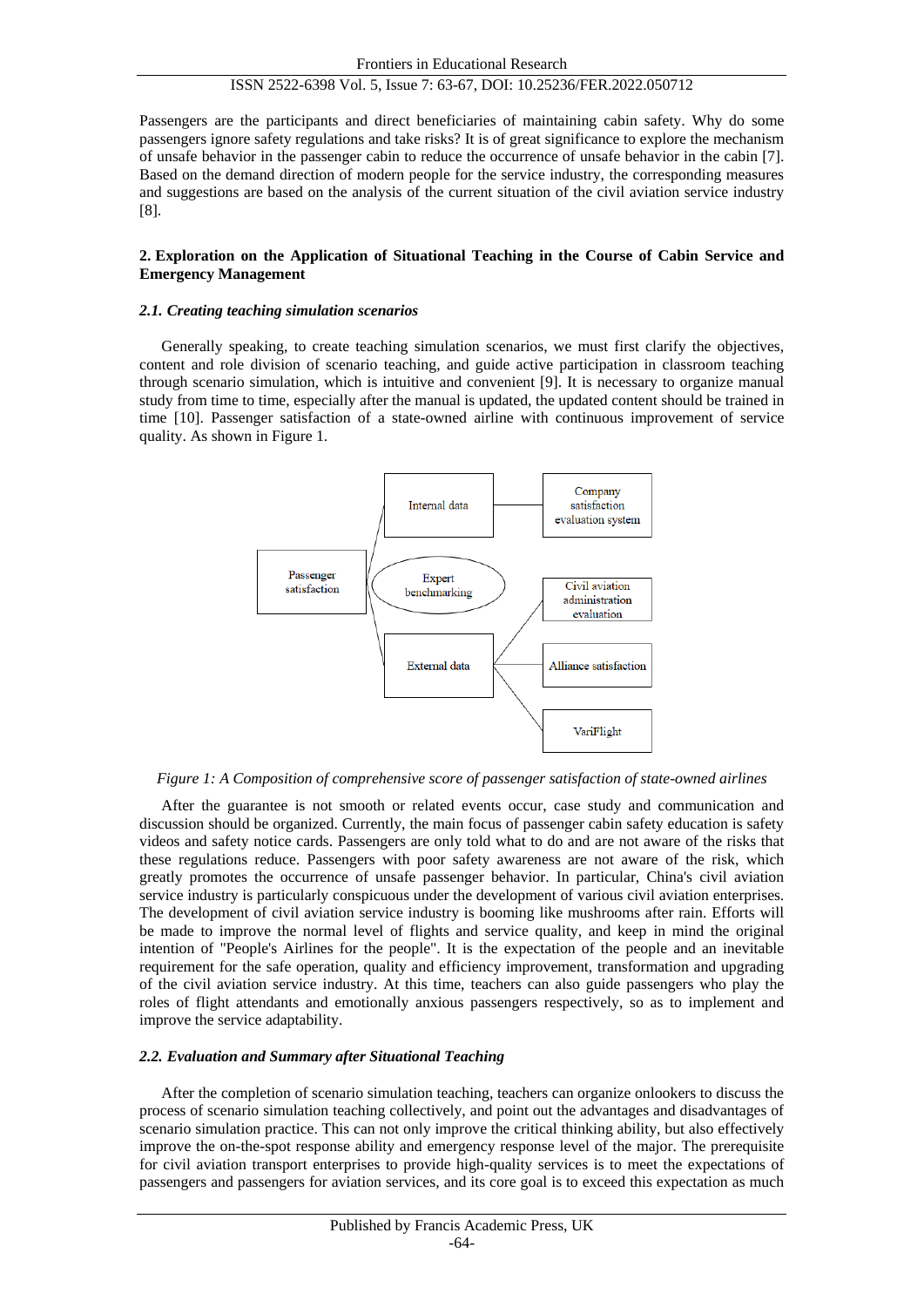as possible. At the same time, actively identify problems, analyze passengers' feedback, and actively communicate and explain and guide the unresolved problems. It further reflects the people-oriented service model of state-owned airline A, which effectively reduces the passenger complaint rate. As shown in Table 1.

| Month          | A complaint rate of civil aviation |
|----------------|------------------------------------|
|                | companies in China                 |
|                | 13.5                               |
| $\mathfrak{D}$ | 9.1                                |
| 3              | 10.3                               |
|                | 9.4                                |
| 5              | q                                  |
| 6              | 11.9                               |
|                | 14.1                               |
| 8              | 19.1                               |
| 9              | 8.2                                |
| 10             | 3.5                                |
| 11             | 9.2                                |
| 12             | 7.6                                |

*Table 1: Complaint Rate Table of National Aviation Company A for a given year*

Passengers' attitudes towards cabin safety regulations are limited by their own knowledge, affected by social recognition, airline management, and compliance by fellow passengers, as well as by passenger risk perception. Airlines and airport ground service agents should strengthen information communication, in the case that ground service agents need airline business guidance and support. Airlines should be able to accurately and comprehensively understand and clarify the information and demands provided by ground service agents, and give timely and accurate guidance. At the end of the course, the teacher summarizes and evaluates the simulation exercises and learning discussions. Through heuristic questions and discussions, we can inspire self-adjustment and correction of the deficiencies in simulation exercises, and learn from the learning experience, so as to continuously improve service skills and professional quality.

#### **3. Strengthen the ability of management coordination and innovation to meet the diverse needs of passengers**

#### *3.1. Strengthen management coordination and promote flight normality and service quality*



*Figure 2: Analysis of Civil Aviation Service Failure and Passenger Retention*

As a hot issue of public concern, the normal operation of flights is a persistent task that requires constant efforts. Therefore, strengthen the service awareness of ground service personnel, continuously improve their service level, and establish a passenger-centered thinking orientation. Carry forward the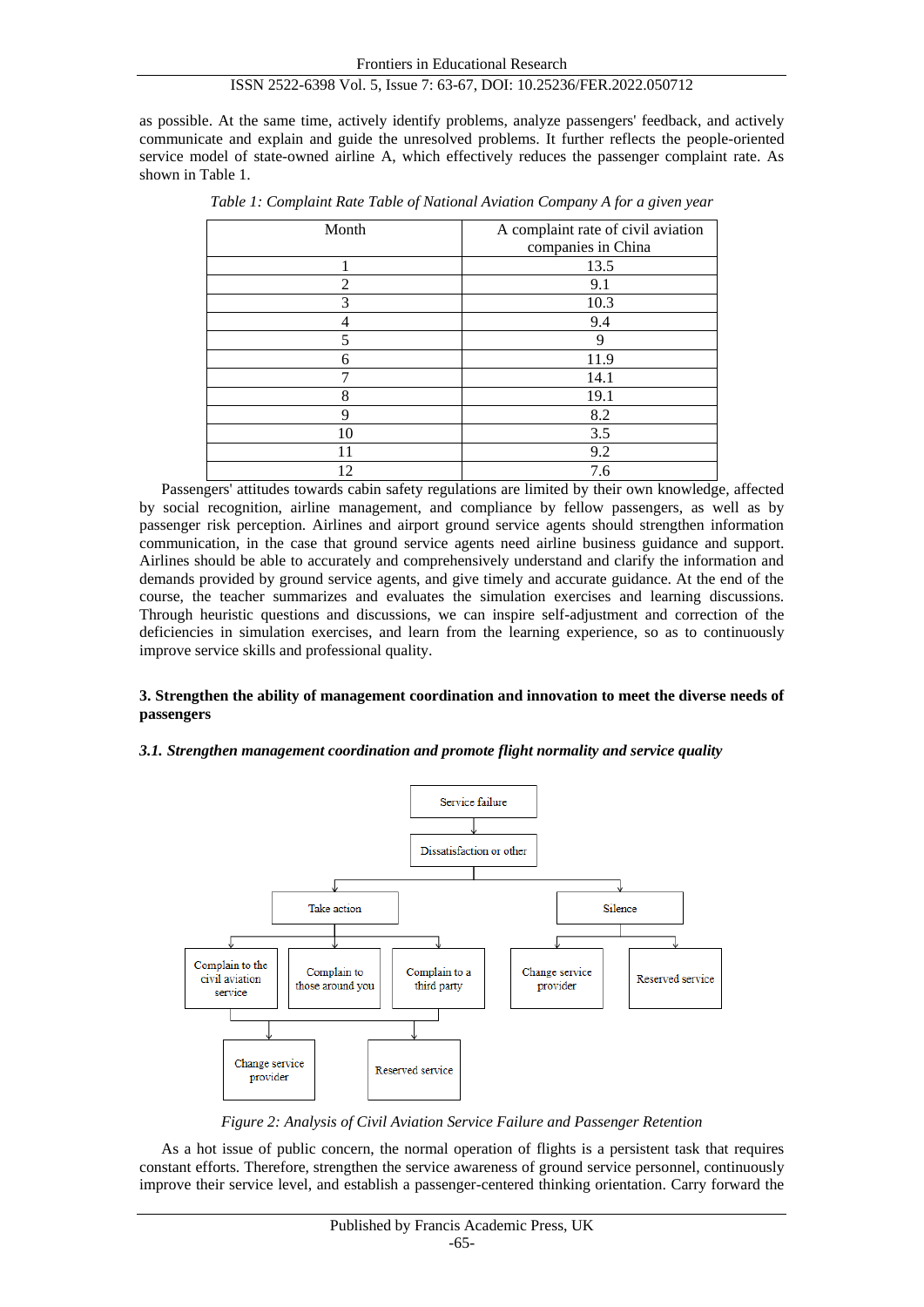spirit of "craftsman", establish a scientific incentive and restraint mechanism, conduct regular service evaluations, establish service benchmarks, and create a strong atmosphere of "true service". Perceptual behavior control is affected by behavior experience and flight attendant supervision and inspection. Airlines should strengthen education and management of passenger cabin unsafe behavior. Governments should strengthen the legislative management of bad behavior to improve the level of cabin safety. The main reason for service failure is that there is a gap between the passengers' expectations and their perception in the actual process of receiving service. The bigger the gap, the more serious the service failure is. The greater the degree of passenger dissatisfaction after service failure occurs, which leads to the generation of service complaints or the change of service provider. As shown in Figure 2.

This requires teachers to establish a positive interaction with and accurately grasp the progress of the scene in the process of implementing the scenario simulation. So as not to deviate from the teaching direction, and truly play the role of its guide. Due to the lack of practical work experience in higher vocational schools, in the situational teaching, the rules and regulations may not be fully effective, and the full implementation will be too rigid. Of course, the expected results will not be achieved, which will greatly reduce the development efficiency of civil aviation services. Training, such as traffic management and new technology for terminal area operation, should be conducted in order to effectively improve the scientific decision-making level of management personnel and thereby enhance the air traffic control operation support capacity.

#### *3.2. Innovate the service brand to meet the diversified and personalized needs of passengers*

Innovation is the eternal theme for the improvement of civil aviation service quality. Innovation should be concentrated in the building of service brands, and civil aviation transportation companies should take advantage of the natural advantages of cabin services to build strong cabin brands. Taking measures to improve the risk perception of passengers can effectively improve the safety level of the cabin. For example, on the safety notice card, the risks avoided by safety regulations are added; airlines follow the manual and refuse to carry passengers with "obvious medical device protection measures such as intubation". The conflict focused on the plane, and the airline finally compromised and took the passenger off. However, the passenger was dissuaded in many rounds, and the airport public security was present, and his mood was understandable. People's requirements for service quality are also particularly high and demanding, so whether it is the safety of passenger cabins in civil aviation or the comfort of passengers. Civil aviation should do better. In the face of emergencies, when it is necessary to open the door to guide passengers to evacuate. Because the urgency of a short evacuation is still not understood, it is important for teachers to organize the whole process of passenger evacuation in the shortest possible time by demonstrating standards and norms. On the basis of the increasing selfservice probability of domestic airlines, the next stage of online service should be faster and more stable. Not only Shanghai, but also many other sites need to make efforts to improve self-service.

#### **4. Conclusions**

The use of situational teaching methods in the teaching of cabin service and emergency response courses can deepen the professional's knowledge and understanding of relevant civil aviation regulations and industry regulations. And in a more realistic service scenario, constantly strengthen their own service awareness, improve professional skills, and master excellent service skills. In improving the overall quality management capabilities of public aviation services, it is necessary to promote the construction of the public aviation service quality management system as the starting point to improve the organizational structure of public aviation service management. Define the responsibilities of the service quality management department. Attitude, risk perception, risk tendency and perceived behavioral control significantly affect behavioral intention, and subjective norm significantly affects behavioral intention with attitude as a mediating variable. Conversely, the lack of a spirit of solidarity and cooperation in their respective duties is like stoning at their own feet, which makes the civil aviation service industry stagnant. Finally, in view of such issues as equalization of incentives and inefficiency of personnel, we will continue to deepen the reform of market-based compensation mechanism. Such as strong performance linking, excess reward sharing, etc., to improve organizational productivity, promote enterprise culture, create customer-centric brand service ideas, and implement in daily business operations.